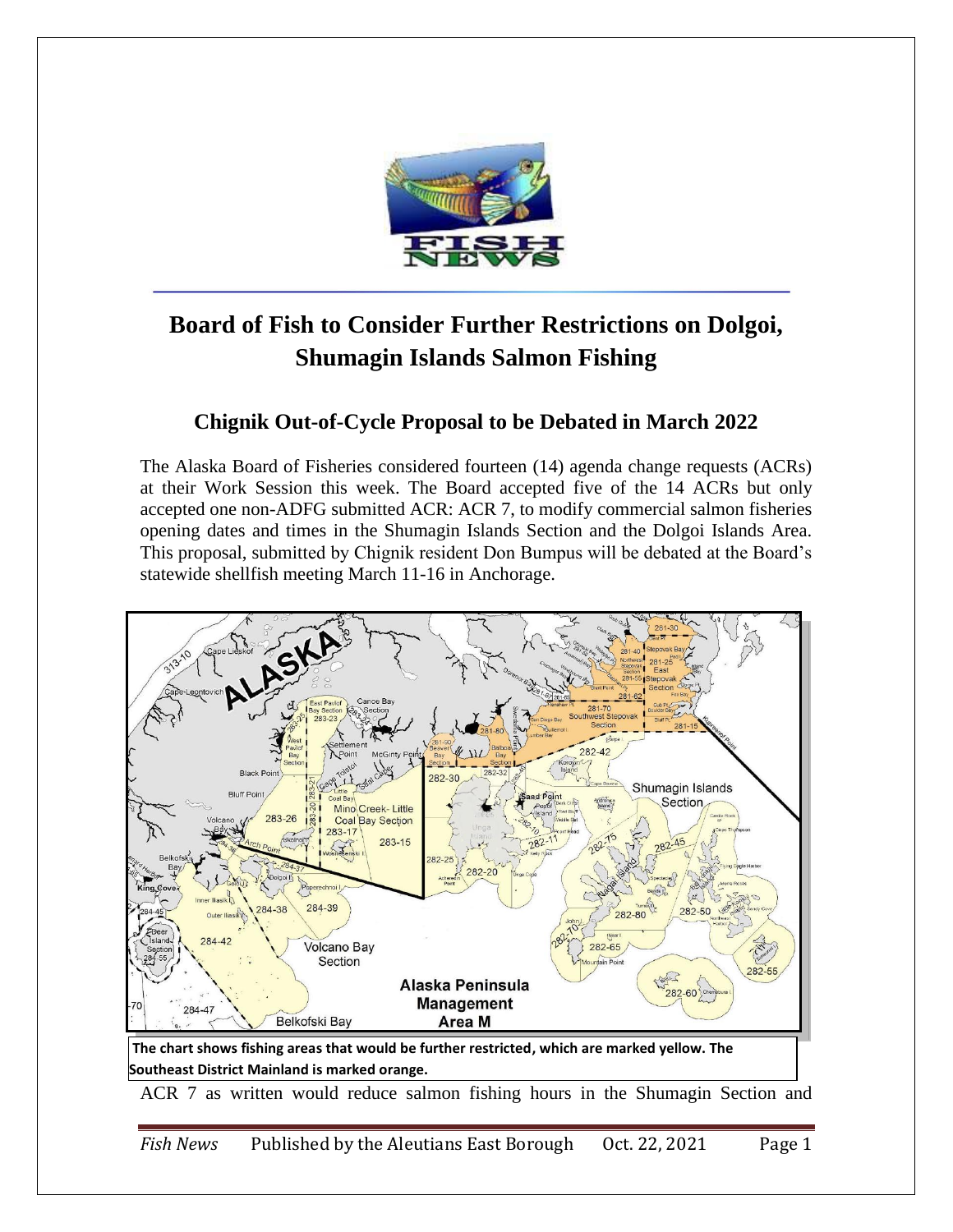Dolgoi Area: in June by 66% for drift net and purse seine gear, and a 71% reduction in fishing hours for set net fishermen. In July, there would be a 49% reduction of fishing hours for all gear types. These Shumagin/Dolgoi restricted fishing times *could* then be lifted if "the department expects the mid-point of the Chignik early-run escapement to be met or Chignik has its first salmon opening".

The Shumagin Islands Section and the 'Dolgoi Island Area' restrictions, added to the Southeast District Mainland that has been closed to fishing for the past four (4) years, represent a majority of the South Alaska Peninsula salmon fishing grounds. Further restrictions in these historical fishing areas right outside of the communities of Sand Point and King Cove will damage and likely end some local fishing businesses.

The problem Chignik residents are trying to solve by further closing South Alaska Peninsula fisheries, is the low Chignik sockeye salmon early-run or Black Lake returns. However, Chignik residents are also "concerned that ongoing geomorphic changes in the Chignik watershed, specifically those impacting Black Lake water levels, pose a risk to salmon and their rearing habitat," according to the U.S. Army Corp of Engineers (USACE), currently updating a 2012 study on the Black Lake/Chignik Ecosystem.

The Board voted to accept ACR 7 four to two, with one recusal. Newly appointed Board Member Indy Walton, a Bristol Bay fisherman, was recused from voting or participating in deliberations on four of the 14 ACRs including #7, due to a fractional ownership share in Silver Bay Seafoods. Board members John Jensen and Gerad Godfrey voted against, while Israel Payton, Märit Carlson-Van Dort, John Wood and McKenzie Mitchell voted to accept. Three of those members, Carlson-Van Dort, Wood and Mitchell, traveled out to Chignik this summer.

Board of Fish policy on accepting ACRs is to only accept an agenda change request for a fishery conservation purpose or reason, to correct an error in a regulation or to correct an effect on a fishery that was unforeseen when a regulation was adopted. Additionally, the policy states that the board will not accept an ACR that is predominantly allocative in nature in the absence of new information found by the board to be compelling. Both Board members Jensen and Godfrey noted that the ACR/proposal is allocative, and as such should be taken up during the regular meeting scheduled for February 2023. ADF&G Commissioner Doug Vincent-Lang also noted during deliberation that escapement goals would be evaluated during the next regular cycle. Given the concerns around failing production in the Chignik lakes system, escapement goals for the early run may be changed, thus requiring the Board to reopen this management plan yet again to consider any changes to the escapement.

The on-time comments opposed to ACR 7 outnumbered the written comments in support, 24 to 8. The Aleutians East Borough submitted comment during the meeting, RC 17, noting that the March Board Statewide Shellfish meeting will occur during the local Sand Point & King Cove State Pacific cod fishery. The Board Chair, however, scheduled ACR 7 deliberations for the March meeting. The AEB also noted that fishermen expect members of the Board to visit AEB communities before deliberation of this out-of-cycle proposal, given that several Board members traveled to Chignik this summer.